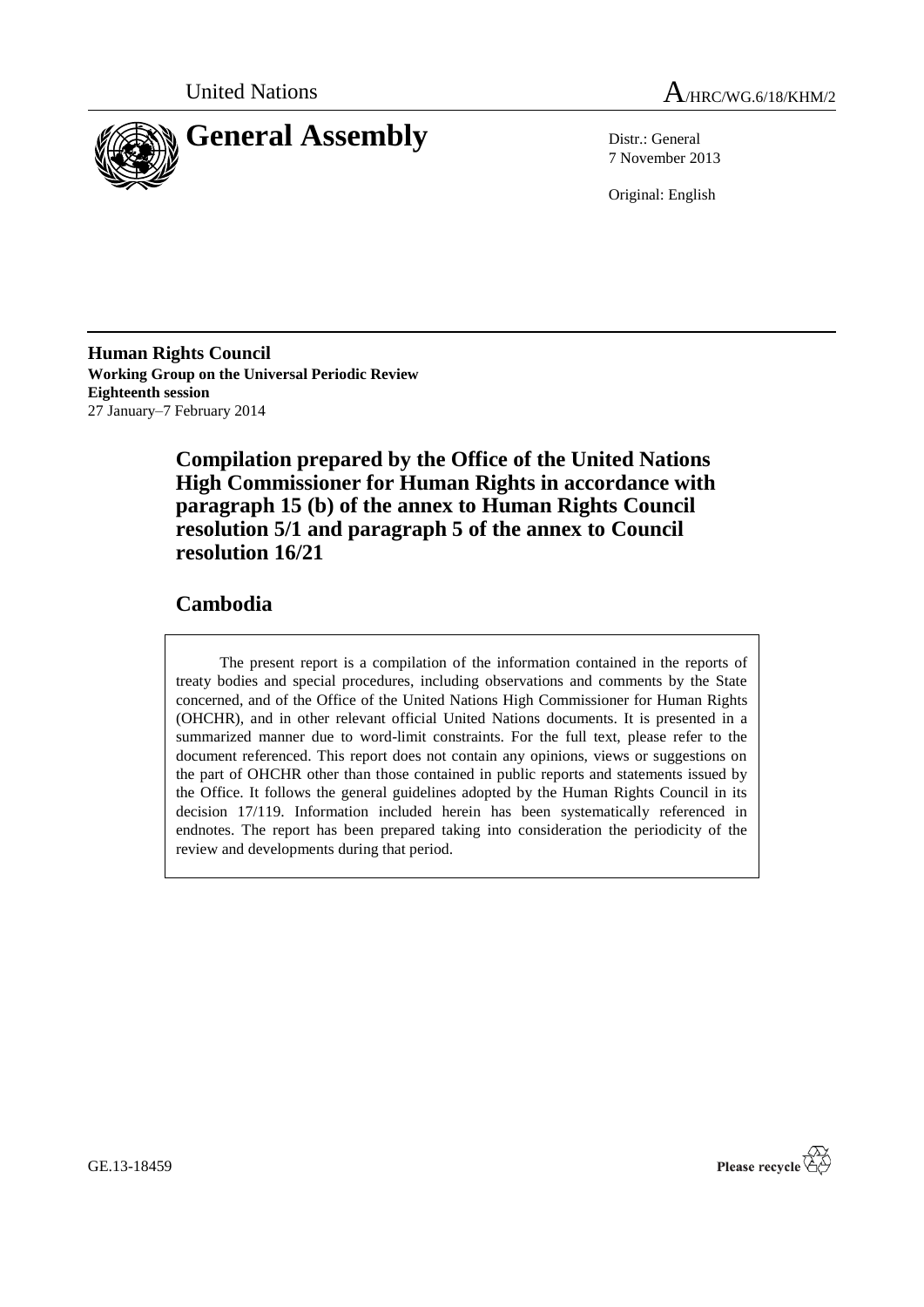# **I. Background and framework**

### **A. Scope of international obligations**<sup>1</sup>

**International human rights treaties**<sup>2</sup>

|                                                        | Status during previous cycle           | Action after review | Not ratified/not accepted |
|--------------------------------------------------------|----------------------------------------|---------------------|---------------------------|
| Ratification,                                          | <b>ICERD</b> (1983)                    | CRPD (2012)         | <b>ICCPR-OP2</b>          |
| <i>accession or</i><br>succession                      | <b>ICESCR (1992)</b>                   | CPED (2013)         |                           |
|                                                        | <b>ICCPR (1992)</b>                    |                     |                           |
|                                                        | CEDAW (1992)                           |                     |                           |
|                                                        | CAT (1992)                             |                     |                           |
|                                                        | OP-CAT (2007)                          |                     |                           |
|                                                        | CRC (1992)                             |                     |                           |
|                                                        | <b>OP-CRC-AC (2004)</b>                |                     |                           |
|                                                        | <b>OP-CRC-SC (2002)</b>                |                     |                           |
|                                                        | <b>ICRMW</b><br>(signature only, 2004) |                     |                           |
| Reservations,<br>declarations and/or<br>understandings |                                        |                     |                           |
| Complaint                                              | ICCPR-OP 1 (signature                  | OP-CEDAW,           | ICERD, art. 14            |
| procedures, inquiry<br>and urgent action <sup>3</sup>  | only, 2004)                            | art. 8 (2010)       | <b>OP-ICESCR</b>          |
|                                                        | CAT, art. 20 (1992)                    |                     | ICCPR, art. 41            |
|                                                        | <b>ICRMW</b><br>(signature only, 2004) |                     | CAT, arts. 21 and 22      |
|                                                        | <b>OP-CRPD</b>                         |                     | OP-CRC-IC                 |
|                                                        | (signature only, 2007)                 |                     | CPED, arts. 31 and 32     |

#### **Other main relevant international instruments**

|                                             | Status during previous cycle                                                       | Action after review | Not ratified                                     |
|---------------------------------------------|------------------------------------------------------------------------------------|---------------------|--------------------------------------------------|
| Ratification,<br>accession or<br>succession | Palermo Protocol <sup>4</sup><br>Convention on refugees <sup>5</sup>               |                     | Conventions on<br>stateless persons <sup>8</sup> |
|                                             | Convention on the<br><b>Prevention and Punishment</b>                              |                     | $H$ . Conventions Nos.<br>169 and $189^9$        |
|                                             | of the Crime of Genocide<br>Rome Statute of the<br>International Criminal<br>Court |                     | Additional Protocol III                          |
|                                             |                                                                                    |                     | to the 1949 Geneva<br>Conventions <sup>10</sup>  |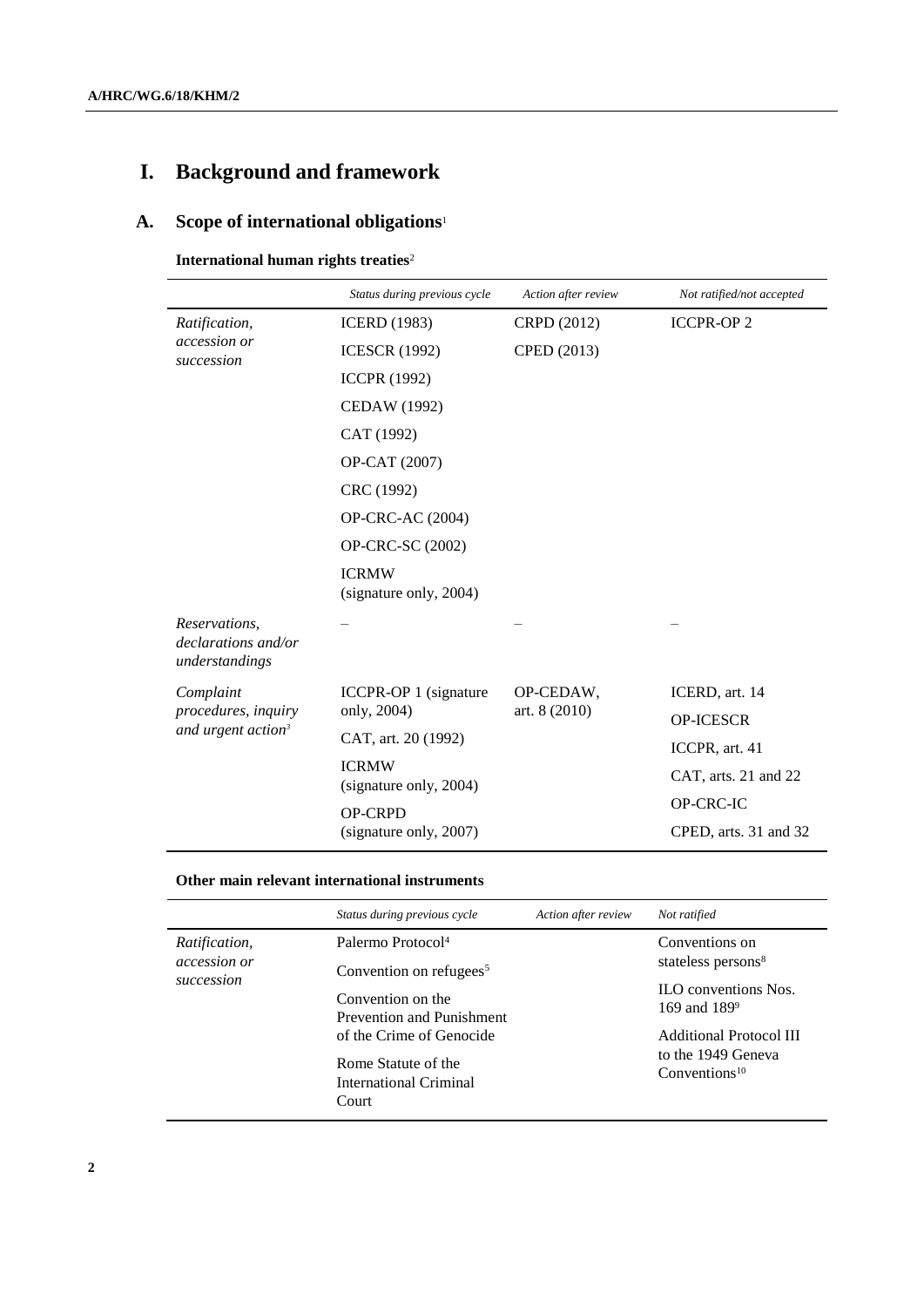| Status during previous cycle                                                         | Action after review | Not ratified                                                       |
|--------------------------------------------------------------------------------------|---------------------|--------------------------------------------------------------------|
| Geneva Conventions of 12<br>August 1949 and<br>Additional Protocols I and<br>$\Pi^6$ |                     | <b>UNESCO</b> Convention<br>against Discrimination<br>in Education |
| <b>ILO</b> fundamental<br>conventions <sup>7</sup>                                   |                     |                                                                    |

1. In 2011, the Committee on the Rights of the Child (CRC) and the Committee against Torture (CAT) urged Cambodia to ratify CRPD. <sup>11</sup> CRC, CAT and the Committee on the Elimination of Racial Discrimination (CERD) urged Cambodia to ratify ICRMW.<sup>12</sup>

2. In 2010, CERD urged Cambodia to consider making the optional declaration under article 14 of ICERD enabling the individual complaints procedure. <sup>13</sup> CERD also urged Cambodia to ratify the amendments to article 8, paragraph 6, of ICERD.<sup>14</sup> The United Nations Educational, Scientific and Cultural Organization (UNESCO) encouraged Cambodia to ratify the Convention against Discrimination in Education. 15

#### **B. Constitutional and legislative framework**

3. The Special Rapporteur on the situation of human rights in Cambodia (Special Rapporteur on Cambodia) noted in 2011 that the separation of powers was weak and Parliament was regarded as having limited capacity to act as an effective check on the executive.<sup>16</sup>

4. The Secretary-General highlighted that despite indications to the contrary early in 2012, the process of adoption of the fundamental laws — the Law on the Functioning and Organization of the Courts, the Law on Status of Judges and Prosecutors and the Law on the Functioning and Organization of the Supreme Council of the Magistracy — envisaged in the 1993 Constitution remained stalled. In 2013, the Special Rapporteur on Cambodia stated that the adoption of these laws was imperative to protect the independence of judges and prosecutors. 17

5. The Secretary-General highlighted as an important development the promulgation in 2011 of the new law on prisons, a central piece of the reformed prison system.<sup>18</sup>

6. In 2011, CRC was concerned about the draft Law on Associations and NGOs, which, if adopted, would greatly limit the work of human rights defenders.<sup>19</sup> The Special Rapporteur on Cambodia noted significant human rights concerns in the draft law. In December 2011, the Prime Minister announced that consultations would continue, even if it meant that the adoption of the law would be delayed for some years.<sup>20</sup>

7. CRC urged Cambodia to enact a child protection law and to ensure that the juvenile justice law being drafted is fully incorporated into this law.<sup>21</sup>

#### **C. Institutional and human rights infrastructure and policy measures**

8. CERD urged Cambodia to establish an independent national human rights institution (NHRI) in accordance with the Paris Principles.<sup>22</sup> CRC reiterated its call on Cambodia to establish such an NHRI. 23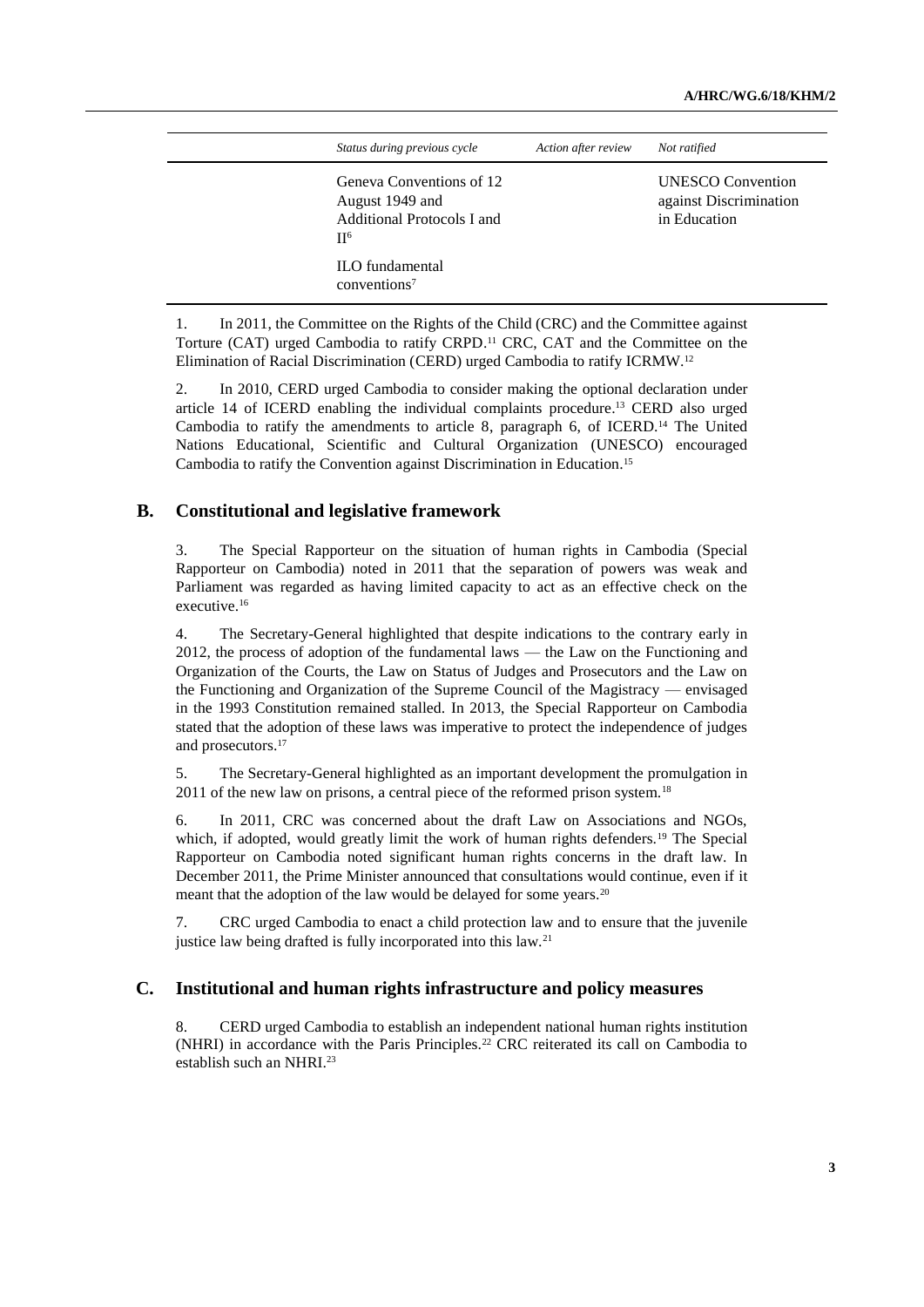9. In 2012, the Special Rapporteur on Cambodia recommended that the National Election Committee be given independent and autonomous status in the constitutional and legal structure with its own independent budget allocated by Parliament.<sup>24</sup>

10. CRC reiterated its recommendation to provide the Cambodian National Council for Children with more resources.<sup>25</sup> CRC recommended that Cambodia adopt a national plan of action for children and increase the budget allocated to social sectors, including education.<sup>26</sup>

## **II. Cooperation with human rights mechanisms**

#### **A. Cooperation with treaty bodies**<sup>27</sup>

#### **1. Reporting status**

| Treaty body         | Concluding<br>observations<br>included in<br>previous review | Latest report<br>submitted since<br>previous review       | Latest concluding<br>observations | Reporting status                                                                                                       |
|---------------------|--------------------------------------------------------------|-----------------------------------------------------------|-----------------------------------|------------------------------------------------------------------------------------------------------------------------|
| <b>CERD</b>         | March 1998                                                   | 2009                                                      | March 2010                        | Fourteenth and<br>fifteenth reports<br>overdue since 2012                                                              |
| <b>CESCR</b>        | May 2009                                                     |                                                           |                                   | Fifth and sixth<br>reports overdue<br>since 2012                                                                       |
| <b>HR</b> Committee | <b>July 1999</b>                                             | 2012                                                      |                                   | Second report<br>pending<br>consideration                                                                              |
| <b>CEDAW</b>        | January 2006                                                 | 2011                                                      | October 2013                      | Sixth report due in<br>2016                                                                                            |
| <b>CAT</b>          | April 2003                                                   | 2009                                                      | November 2010                     | Third report due in<br>2014                                                                                            |
| <b>CRC</b>          | <b>May 2000</b>                                              | 2009 (CRC);<br>2011 (OP-CRC-<br>AC); 2012 (OP-<br>CRC-SC) | June 2011                         | Fourth to sixth<br>reports due in 2018;<br>Initial reports to OP-<br>CRC-AC and OP-<br>CRC-SC pending<br>consideration |
| <b>CRPD</b>         |                                                              |                                                           |                                   | Initial report due in<br>2014                                                                                          |
| <b>CED</b>          |                                                              |                                                           |                                   | Initial report due in<br>2015                                                                                          |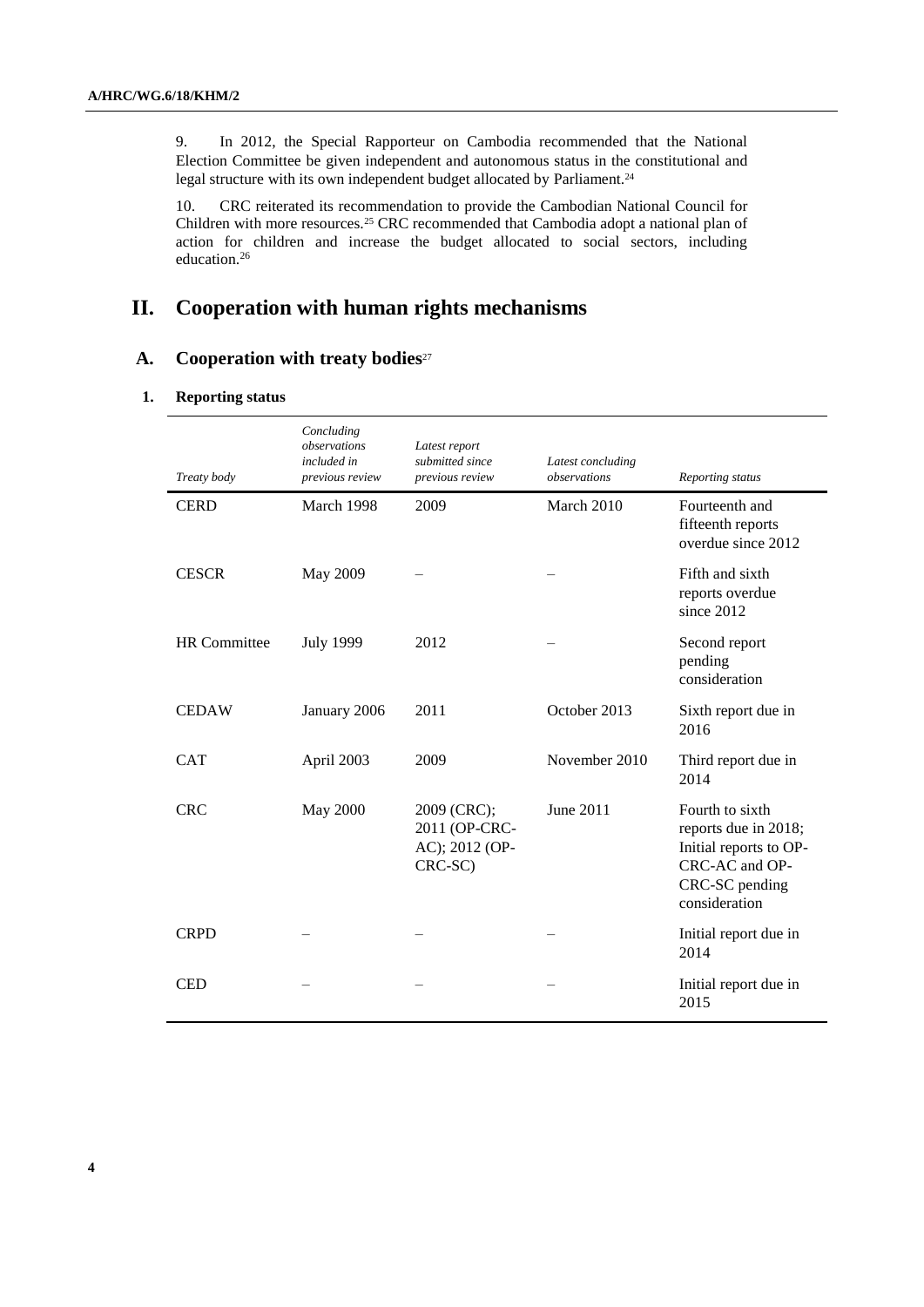#### **2. Responses to specific follow-up requests by treaty bodies**

| Treaty body | Due in | Subject matter                                                                                                                                                                                                 | Submitted in                   |
|-------------|--------|----------------------------------------------------------------------------------------------------------------------------------------------------------------------------------------------------------------|--------------------------------|
| <b>CERD</b> | 2011   | Independent human rights<br>institution; concessions on<br>land occupied by indigenous<br>people; violence and threats<br>against indigenous people;<br>citizenship of individual<br>Khmer Krom. <sup>28</sup> |                                |
| <b>CAT</b>  | 2011   | Corruption; fundamental<br>safeguards; complaints and<br>prompt investigations;<br>redress, including<br>compensation and<br>rehabilitation. <sup>29</sup>                                                     | Dialogue ongoing <sup>30</sup> |

#### **Concluding observations**

**Country visits and/or inquiries by treaty bodies**

| Treaty body | Date          | Subject matter |
|-------------|---------------|----------------|
| SPT         | December 2009 | Confidential   |

### **B. Cooperation with special procedures**<sup>31</sup>

|                                                              | Status during previous cycle                                                                                           | Current status               |
|--------------------------------------------------------------|------------------------------------------------------------------------------------------------------------------------|------------------------------|
| Standing invitation                                          | N <sub>0</sub>                                                                                                         | N <sub>0</sub>               |
| Visits undertaken                                            | SR on Cambodia                                                                                                         | SR on Cambodia               |
|                                                              | Adequate housing                                                                                                       |                              |
| Visits agreed to in principle                                |                                                                                                                        |                              |
| <i>Visits requested</i>                                      | Independence of judges and<br>lawyers                                                                                  | Sale of children             |
|                                                              |                                                                                                                        | Water and sanitation         |
|                                                              | Sale of children                                                                                                       | Freedom of peaceful assembly |
|                                                              | Freedom of religion or belief                                                                                          | and of association           |
|                                                              | Water and sanitation                                                                                                   | Human rights defenders       |
|                                                              | Toxic waste                                                                                                            |                              |
| Responses to letters of<br>allegations and urgent<br>appeals | During the period under review 22 communications were sent. The<br>Government of Cambodia replied to 8 communications. |                              |

11. The Secretary-General noted in 2013 that requests for missions by special procedures thematic mandate holders were not accepted, and encouraged the Government to also consider inviting thematic mandate holders. <sup>32</sup> The Secretary-General was concerned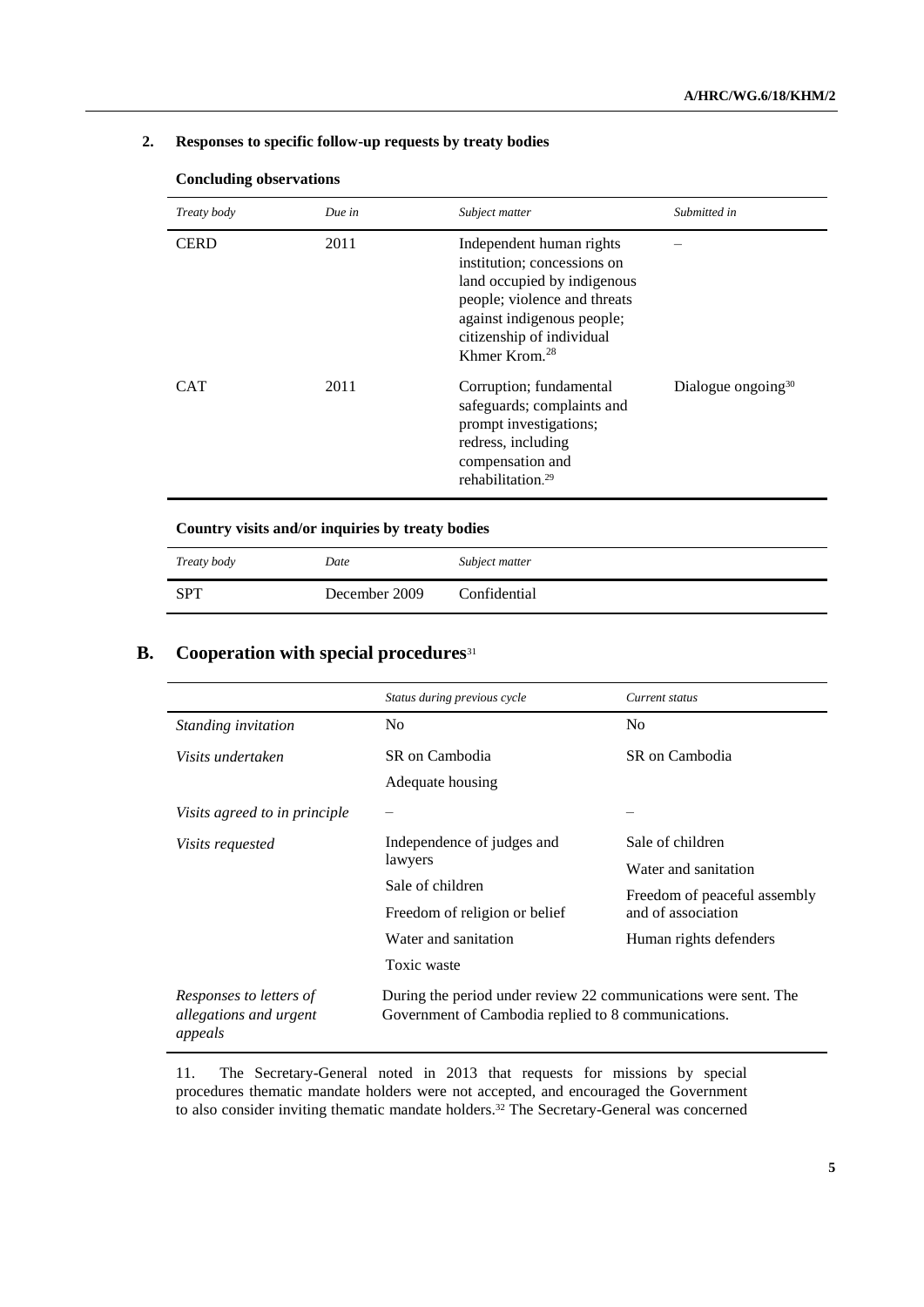at the number of personal attacks made to the integrity of the Special Rapporteur on Cambodia, including by Government representatives, and urged the Government and all stakeholders to fully cooperate with him.<sup>33</sup>

#### **C. Cooperation with the Office of the United Nations High Commissioner for Human Rights**

12. The OHCHR presence in Cambodia continues to provide assistance to the Government in five key areas: prison reform; fundamental freedoms; land and housing rights; rule of law and promoting the legacy of the Extraordinary Chambers in the Courts of Cambodia. Work also expanded on the issue of business and human rights and cooperation with the judiciary.<sup>34</sup> In 2012, the Secretary-General highlighted significant developments in Cambodia's follow-up to the 91 recommendations accepted by Cambodia during the 2009 Universal Periodic Review (UPR). In July 2011, OHCHR supported the Cambodian Human Rights Committee in convening a meeting between civil society and ministries to formulate a plan of action to implement the recommendations. OHCHR worked closely with the Committee in preparing plans of action for each ministry.<sup>35</sup>

13. Cambodia contributed financially to OHCHR in 2012.<sup>36</sup>

### **III. Implementation of international human rights obligations**

#### **A. Equality and non-discrimination**

14. CERD urged Cambodia to introduce in its legislation a clear definition of racial discrimination and the right not to be discriminated against in the enjoyment of all rights.<sup>37</sup>

15. CRC was concerned about the persistence of gender-based stereotypes. In particular, it was concerned that the *Chbap Srey* (Didactic Code) which legitimizes the perceived inferior role of girls and women in the society is still taught in schools. <sup>38</sup>

16. CRC urged Cambodia to combat discrimination against children belonging to marginalized and disadvantaged groups.<sup>39</sup>

17. CRC was concerned that children of Vietnamese origin are still not recognized as citizens, which leads them to live in segregated conditions and leaves them vulnerable to trafficking and exploitation. It urged Cambodia to ensure that such children have effective access to birth registration, identity documents, public education and health care services.<sup>40</sup>

#### **B. Right to life, liberty and security of the person**

18. The Special Rapporteur on Cambodia noted an increase in the use of live ammunition against people defending their rights and protesting against government policies. He added that since 2012 there have been at least four incidents in which individuals have been shot. The Special Rapporteur was shocked by these crimes, and hoped that these incidents would be thoroughly investigated and the culprits brought to justice.<sup>41</sup> UNESCO Director-General condemned the killing of the Cambodian journalist, Hang Serei Oudom, in 2012, and called on the country to inform UNESCO of the actions taken to prevent the impunity of the perpetrators. 42

19. CAT urged Cambodia to incorporate a definition of torture into the Constitution, the Penal Code or other relevant legislation.<sup>43</sup> CAT urged Cambodia to prevent acts of torture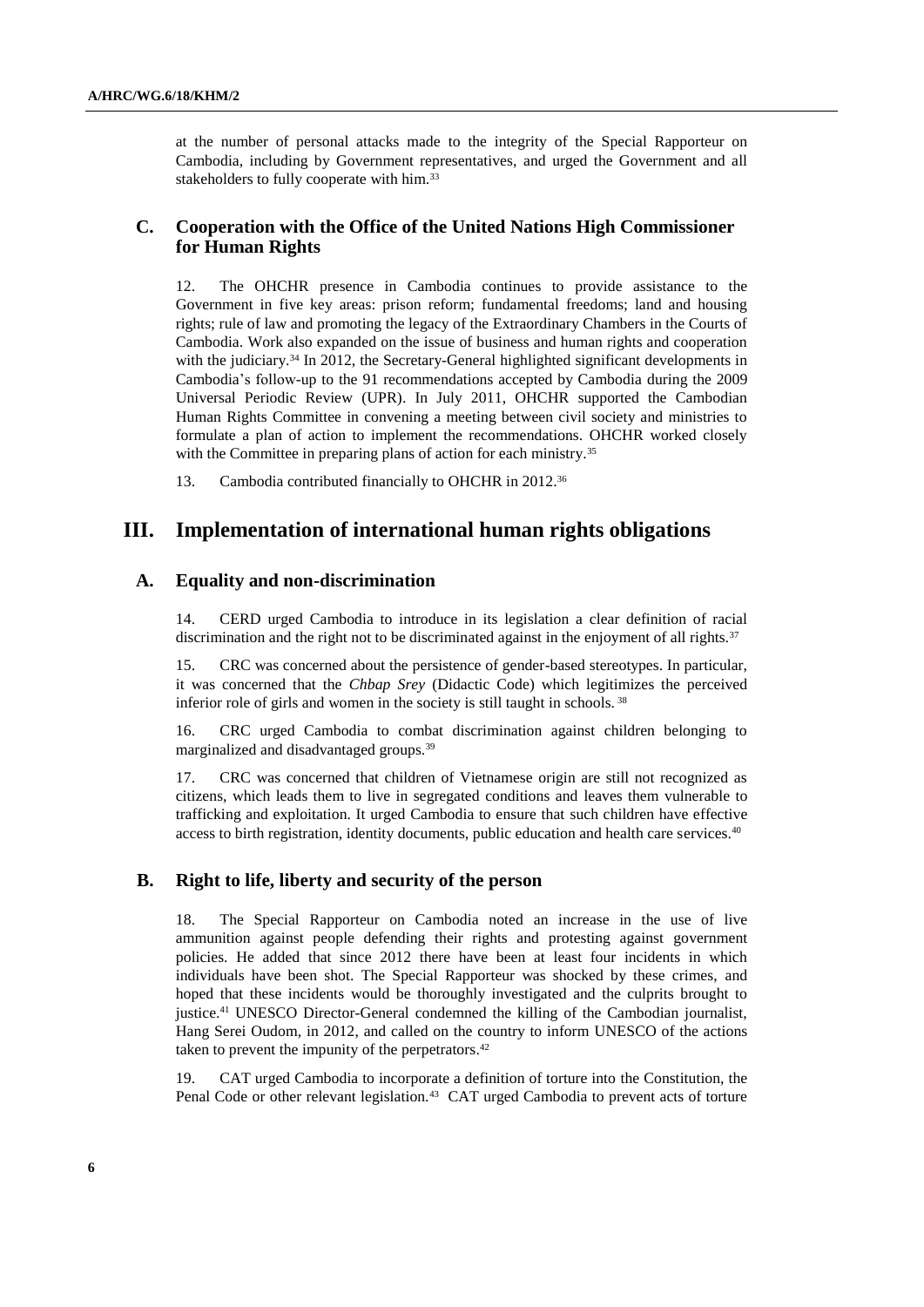and ill-treatment, including sexual violence in detention, inter alia, through policy, monitoring and/or recording of police investigation sessions.<sup>44</sup>

20. CAT urged Cambodia to provide victims of torture with redress, including fair and adequate compensation, and as full rehabilitation as possible. To this end, the Extraordinary Chambers in the Courts of Cambodia (ECCC) should amend its internal rules to permit reparation to victims, including, as appropriate, individual financial compensation.<sup>45</sup>

21. CAT urged Cambodia to put an end to any form of arbitrary and unlawful detention of persons, especially in social affairs centres, including in Prey Speu. Cambodia should conduct an independent investigation into the allegations of serious human rights violations in Prey Speu between late 2006 and 2008.<sup>46</sup>

22. CRC was deeply concerned that domestic violence, including sexual violence remains an acute problem. It urged Cambodia to adopt the Prakas of the Law on Prevention of Domestic Violence and Protection of the Victims (2005) and set up a child protection system, including a system for reporting and addressing child abuse.<sup>47</sup> CAT raised similar concerns and recommendations.<sup>48</sup>

23. CRC urged Cambodia to repeal article 1045 of the Civil Code and provisions of the Domestic Violence and Protection of the Victims Law that authorize corporal punishment, and to enact legislation prohibiting corporal punishment of children in all settings.<sup>49</sup>

24. CRC was deeply concerned about allegations that children have been subjected to torture and ill-treatment, including widespread beatings, whippings and electric shocks, in drug rehabilitation and youth centres where some of them had been forcibly placed.<sup>50</sup>

25. CRC urged Cambodia to protect children against landmines through awarenessraising campaigns.<sup>51</sup>

26. The International Labour Organization (ILO) Committee of Experts on the Application of Conventions and Recommendations urged the Government to strengthen its efforts to combat trafficking in persons, including within the framework of the national action plan  $2011-2013$ .<sup>52</sup> CRC urged Cambodia to intensify its efforts to combat the sale and trafficking in human beings, especially women and children.<sup>53</sup>

27. CRC was deeply concerned that thousands of children are exploited into prostitution and that rape of children is on the rise. CRC urged Cambodia to implement its laws criminalizing sexual exploitation and abuse; condemn and take active measures against sex tourism; establish shelters for child victims and provide them with rehabilitation services.<sup>54</sup>

28. CRC was concerned that around 250,000 children are engaged in the worst forms of child labour. CRC was also concerned that thousands of children work as domestic workers in slavery-like conditions. It urged Cambodia to enforce child labour laws and implement the National Plan of Action on the Elimination of the Worst Forms of Child Labour.<sup>55</sup>

#### **C. Administration of justice, including impunity, and the rule of law**

29. The Secretary-General highlighted that the Ministry of Justice and the courts continued to suffer from a serious lack of resources. Respect for the rule of law was also hampered by ongoing credible allegations of interference by the executive in the court system, and of widespread corruption. As a result, impunity continued, and public confidence in the criminal justice system is not improving. 56

30. CERD and CAT urged Cambodia to strengthen and guarantee the independence of the judiciary and ensure that it is free from political control and interference, through the early adoption of all relevant laws of reform.<sup>57</sup>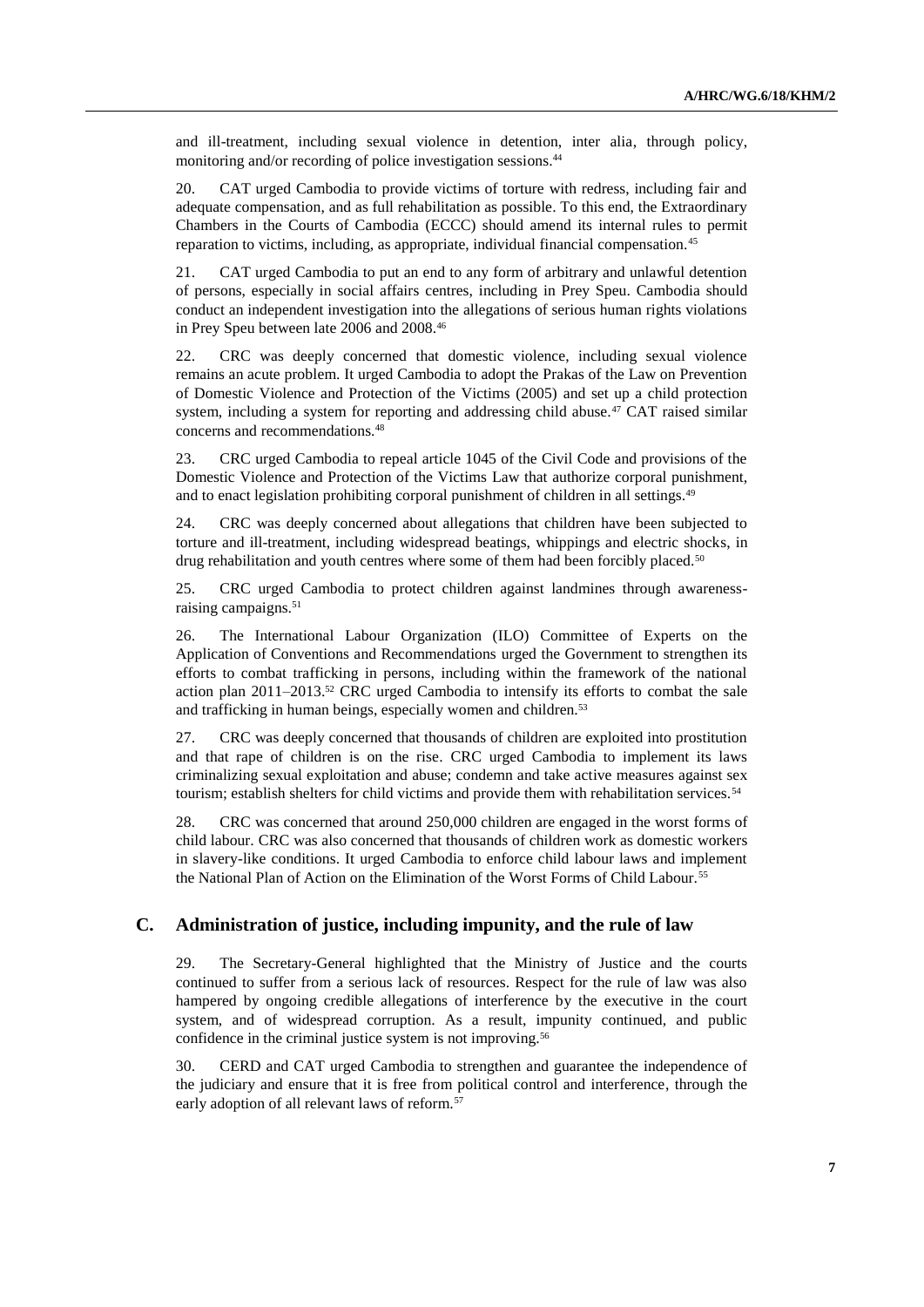31. The Secretary-General stated that OHCHR remained concerned about access to justice, especially for the poor and other vulnerable groups. Legal aid services continue to suffer from a serious lack of funding. While the Code of Criminal Procedure requires that all persons charged with a felony and all juveniles be represented by a lawyer, legal representation is not always available.<sup>58</sup> The Special Rapporteur on Cambodia stated that the Government needed to urgently consider establishing a national legal aid system.<sup>59</sup>

32. While taking note of the creation in 2009 of an intergovernmental committee as a temporary body until the establishment of a national preventive mechanism (NPM), CAT was concerned that the committee did not comply with the requirements of OP-CAT. In 2013, the Secretary-General noted that despite the Government's announcement that a law would be drafted to establish a NPM,<sup>60</sup> no progress has been made. CAT urged Cambodia to ensure that the NPM is created by constitutional amendment or organic law and that it is independent and professional.<sup>61</sup> CAT urged Cambodia to establish a national system to monitor and inspect all places of detention $62$  and an independent law enforcement complaint mechanism. 63

33. CAT urged Cambodia to prohibit admissibility of evidence obtained as a result of torture in any proceedings, and to provide training to law enforcement officials, judges and lawyers on identification and investigation of forced confessions.<sup>64</sup>

34. OHCHR noted that the majority of charged persons are still being placed in pretrial detention (80 per cent).<sup>65</sup> CAT urged Cambodia to ensure that its pretrial detention policy meets international standards and that it is only used as an exceptional measure for a limited period of time. Cambodia should consider applying alternative measures other than pretrial detention, and apply and further develop legal provisions permitting non-custodial measures.<sup>66</sup>

35. The Secretary-General highlighted that hundreds of prisoners have been deprived of the right to apply for sentence reduction and pardon due to the long delay for the final judgement from the court. Lack of awareness by the prison authorities of the legal framework has also led to excessive detention, as under the law, prisoners pending appeal by the prosecution must remain in detention until the Court of Appeal has ruled on their case, which may be far beyond the end of their first instance term of imprisonment.<sup>67</sup>

36. The Secretary-General noted that the rapid increase in female prisoners had put additional pressure on the prison system to accommodate female prisoners in accordance with the required standards. An additional issue was the lack of facilities to deal with children detained with their mothers (sometimes fathers).<sup>68</sup> CRC urged Cambodia to ensure that the rights of children and their mothers living in prison are respected.<sup>69</sup> CAT urged Cambodia to alleviate overcrowding in places where persons are deprived of their liberty, and to improve conditions therein. 70

37. CAT urged Cambodia to establish a juvenile justice system adapted to the particular needs of young offenders. Cambodia should, inter alia, enact the draft law on juvenile justice; develop and implement a system of alternative measures; and ensure that persons below 18 years of age are not detained with adults.<sup>71</sup> CRC made similar recommendations.<sup>72</sup>

38. CERD recommended that Cambodia investigate and take disciplinary action in cases of corruption.<sup>73</sup> CAT made similar recommendations and stressed the need to establish a witness and whistleblower protection programme.<sup>74</sup> In 2012, the Special Rapporteur on the independence of judges and lawyers sent a communication highlighting the possible lack of impartiality in the investigation into a case of corruption involving a judge. According to the information received, a judge allegedly caught taking a US\$5,000 bribe from a provincial land management official involved in a land dispute was arrested by the Anti-Corruption Unit. 75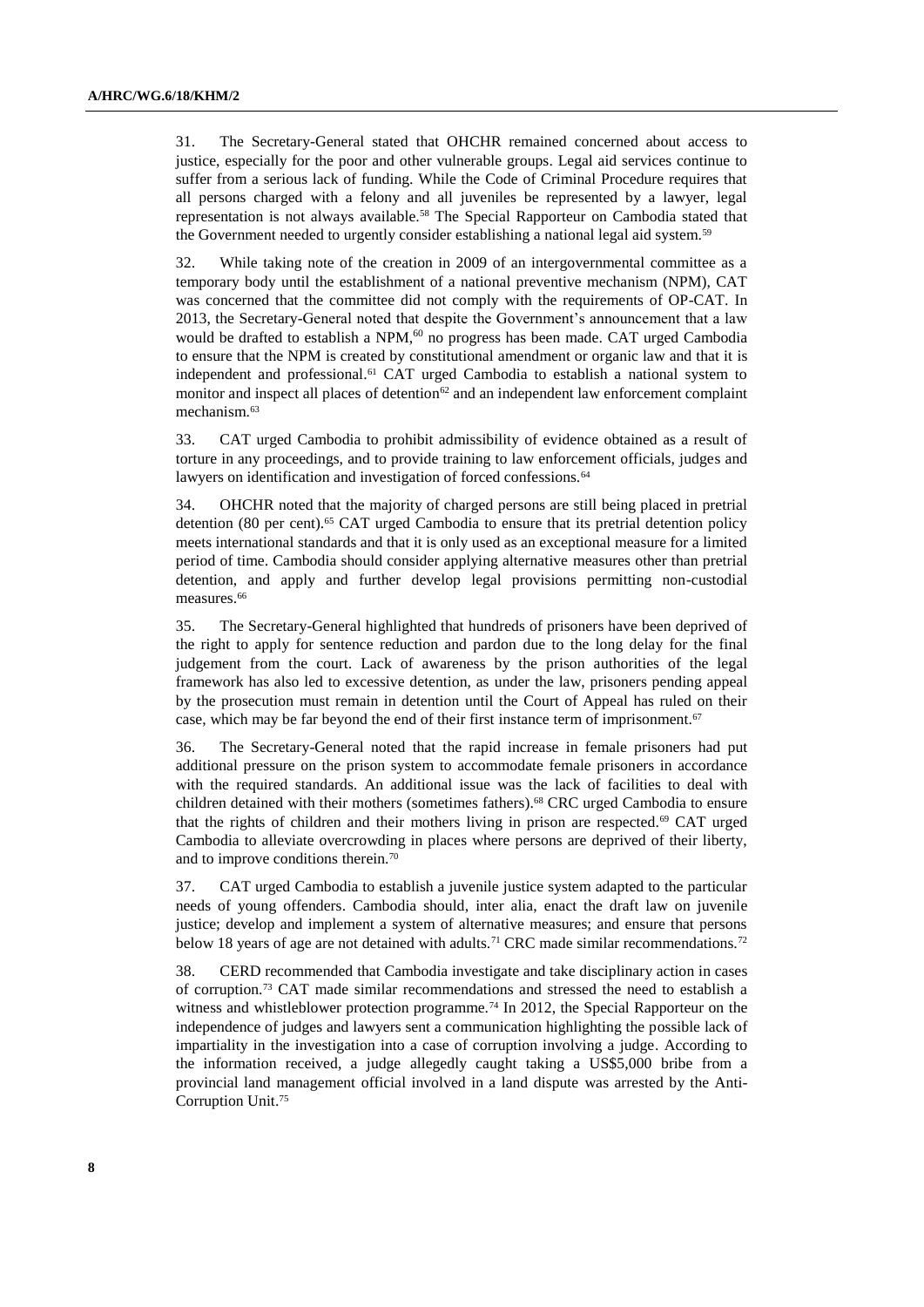39. Regarding the Extraordinary Chambers in the Courts of Cambodia (ECCC), the Secretary-General noted that the chamber of final appeal had issued its judgement in the case of *Kaing Guek Eav,* alias "Duch", (case 001) in March 2012, sentencing Duch to life imprisonment.<sup>76</sup> The Secretary-General noted that despite general praise for the final verdict, OHCHR was concerned to note that a majority of judges had reversed an important human rights aspect of the Trial Chamber's decision and granted Duch a five-year reduction in his sentence as compensation for the prolonged period he had spent in pretrial detention.<sup>77</sup>

40. The Secretary-General noted that the ECCC continued to face challenges in completing case 002, in which three former leaders of the Communist Party of Kampuchea were being tried. The Court was hampered by serious financial difficulties, which resulted in staff not being paid for several months and their taking strike action. In September 2012, one defendant, Ieng Thirith, was released from detention after being diagnosed with dementia and declared unfit to stand trial; her husband and co-defendant, Ieng Sary, died in March 2013. In the meantime, the first "mini-trial" in case 002 focusing on forced population movements is proceeding, and hearings are expected to finish by the end of 2013. As of September 2013, the situation regarding cases 003 and 004 was still uncertain.<sup>78</sup>

41. In 2011, the Special Rapporteur on the independence of judges and lawyers raised concern about the alleged interference by Cambodian authorities in the work of the ECCC, the conduct of investigations, and the impairment of the right of access to justice for victims of crimes within the jurisdiction of the ECCC.<sup>79</sup>

#### **D. Right to privacy, marriage and family life**

42. CERD urged Cambodia to ensure that each individual Khmer Krom seeking to affirm his or her citizenship is able to obtain citizenship documents in a timely manner.<sup>80</sup> CRC urged Cambodia to guarantee free birth registration for all, regardless of their parents' status and origins.<sup>81</sup>

43. CRC was concerned at the lack of specific mechanisms to assist children in street situations. It urged Cambodia to ensure that these children are provided with services and prioritize interventions aimed at reuniting them into their family.<sup>82</sup> CRC urged Cambodia to adopt the Prakas implementing regulations related to the Policy of Alternative Care for Children and to allocate necessary resources.<sup>83</sup>

44. While welcoming the 2009 Law on Intercountry Adoption, CRC urged Cambodia to adopt regulations to implement it; ensure strict follow-up controls with regard to international adoption and prosecute those involved in illegal adoptions.<sup>84</sup>

#### **E. Freedom of religion or belief, expression, association and peaceful assembly, and right to participate in public and political life**

45. OHCHR noted that increasing limitations on freedom of expression have created a significant challenge for civil society, human rights defenders, the United Nations and ordinary Cambodians engaged in advocacy on human rights.<sup>85</sup> In 2012, the Special Rapporteur on Cambodia emphasized his concerns in relation to the impermissible restrictions on freedom of expression caused by, inter alia, prosecutions (or threats of prosecution) under the Penal Code. Due to these restrictions, it appears that many Cambodians exercise self-censorship.<sup>86</sup> Despite Cambodia's acceptance of a number of related UPR recommendations, the Secretary-General highlighted worrying trends in the use of the Penal Code with Cambodians continuing to risk charges of incitement for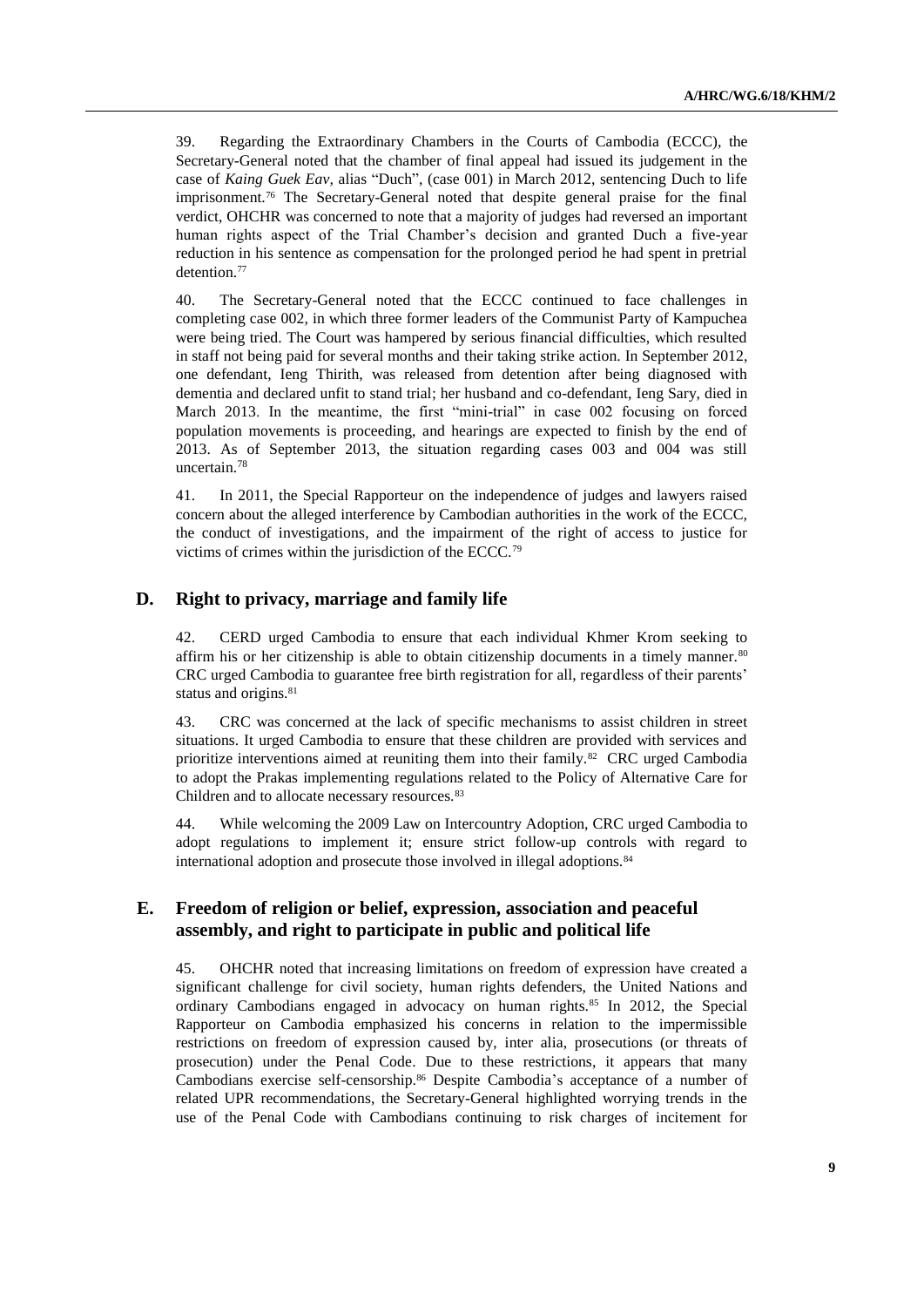exercising their right to freedom of expression. The widespread use of disinformation charges under the former Penal Code has now been replaced by charging individuals with various crimes of incitement under the new Penal Code. 87

46. UNESCO noted that media content is monitored by the Cambodian authorities and that article 13 of the Press Law is used to justify censorship of news content.<sup>88</sup> UNESCO encouraged Cambodia to initiate a freedom of information law, in accordance with international standards, <sup>89</sup> and stated that Cambodia must ensure that journalists and media workers are able to practice their profession in a free and safe environment.<sup>90</sup>

47. Despite Cambodia's concerted efforts to engage in skills training, the Secretary-General was particularly concerned about the general trend towards an increased and disproportionate use of force, including the use of live ammunition against protesters, by State authorities and private security guards as a means of controlling protesters. These instances of violence were predominantly unprovoked, and primarily related to land disputes.<sup>91</sup>

48. In 2012, four special procedures mandate holders raised concern about allegations of disruption by law enforcement officials of a human rights training course organized by two NGOs, and threats against their members. The authorities claimed that the organizers had failed to notify them about the training, although under article 3 of the law on peaceful demonstrations they were not obliged to do so. <sup>92</sup> In 2013, the Secretary-General reported that OHCHR had raised allegations of impermissible restrictions on freedom of expression with the authorities during the summits related to the Association of Southeast Asian Nations.<sup>93</sup>

49. In 2012, the Special Rapporteur on Cambodia reported that many human rights defenders, civil society representatives and journalists in Cambodia continued to encounter harassment, intimidation and threats of defamation or incitement lawsuits.<sup>94</sup>

50. The Special Rapporteur on Cambodia noted allegations of massive electoral irregularities following the general election on 28 July 2013 and the failure of the Government and the National Election Committee to facilitate prompt, impartial, transparent, credible and thorough investigation of the alleged irregularities. <sup>95</sup> The Special Rapporteur had earlier expressed concerns over the independence of the NEC, freedom of expression, access to the media (particularly television) for all political parties during the pre-electoral period. 96

51. The Special Rapporteur on Cambodia expressed grave concern regarding indiscriminate and excessive use of force against protestors in an incident in September 2013 that led to the death of one bystander and injuries to a dozen more persons. He was particularly concerned by reports that the security force personnel had fired live ammunition, in some instances into the crowd, and that several individuals were beaten severely. He also expressed concern at the forcible removal by the military police of a peaceful gathering around a hunger striker on 20 September 2013, and the forcible dispersal on 22 September of another peaceful gathering of activists protesting forced evictions, in which a dozen persons were said to have been beaten. He urged the authorities to refrain from further use of violence and called upon them to ensure that any planned demonstrations proceed without further restrictions.<sup>97</sup>

#### **F. Right to work and to just and favourable conditions of work**

52. The ILO Committee of Experts referred to comments made by a number of workers' organizations alleging serious acts of violence and harassment against trade union leaders and members. The Committee urged the Government to ensure that trade union rights of workers are fully respected and that trade unionists are able to engage in their activities in a climate free of intimidation and risk to their personal security.98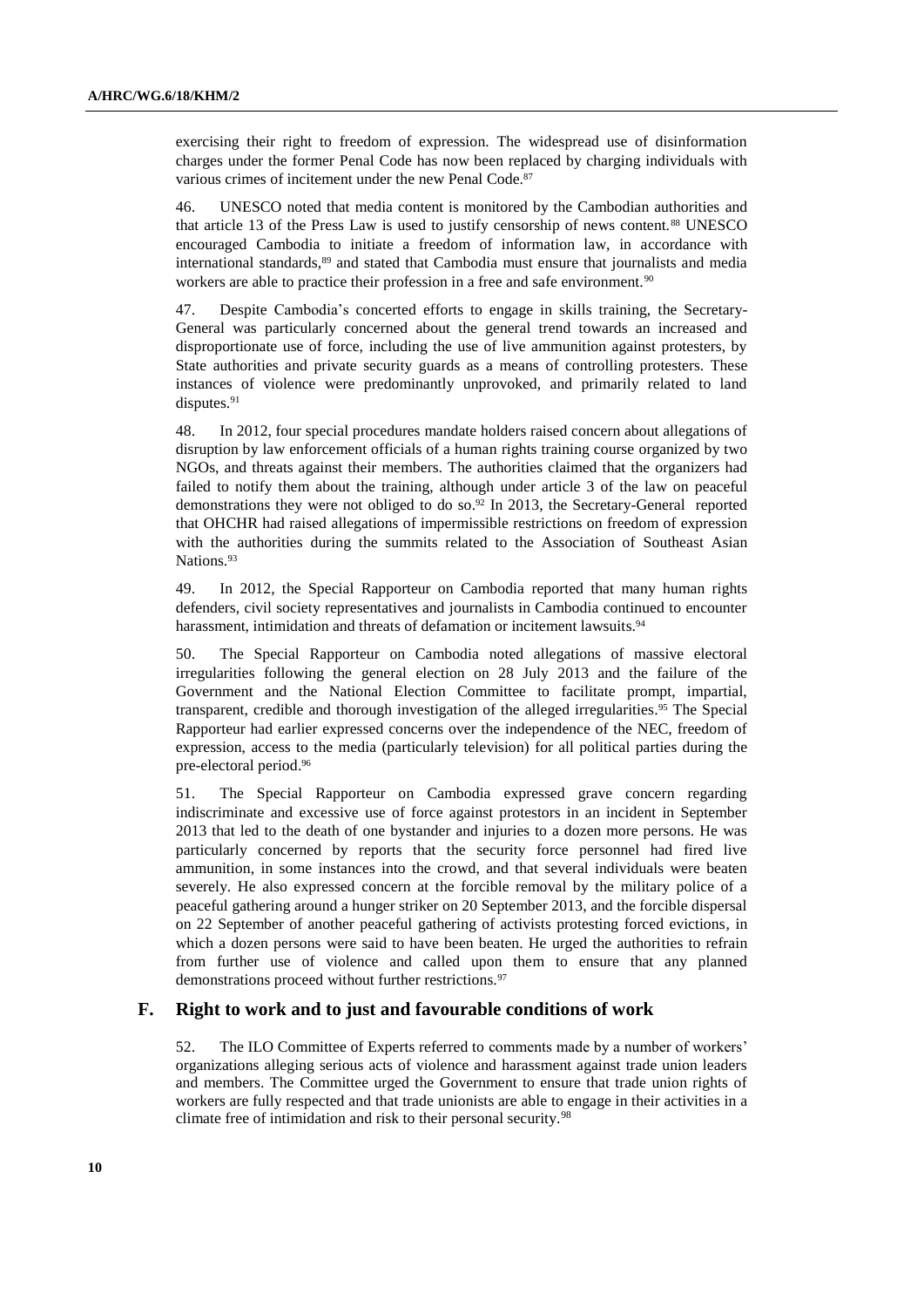#### **G. Right to social security and to an adequate standard of living**

53. In 2011, CRC was concerned that one third of the population still lived below the poverty line and only one fifth of the rural population had access to sanitation.<sup>99</sup>

54. The Special Rapporteurs on Cambodia and on adequate housing sent a joint letter to the Government following the alleged forced evictions and housing demolitions in Phnom Penh in 2011. A total of 20 people, including nine adults (of which one with a disability) and eleven minors were allegedly forcibly removed from their homes just after dawn by hundreds of military and gendarme officials, and their homes were demolished.<sup>100</sup>

55. The Special Rapporteur on Cambodia stated that the absence, in many instances, of proper consultation and negotiation with the people affected when granting economic land concessions has been a major concern. The Special Rapporteur was pleased that the Prime Minister had issued a decree halting new economic land concessions and pledged to review existing concessions.<sup>101</sup> The Special Rapporteur recommended in 2013 that the review be carried out as a priority and that the interests of the people affected be at the heart thereof. 102

56. The Special Rapporteur on Cambodia noted in 2012 that land disputes and forced evictions continued unabated, and featured the use of force by the authorities and business enterprises. The high-profile Boeung Kak case saw significant developments in the granting of land titles to more than 600 families. Those excluded, however, faced violent eviction on 16 September 2011 when the municipality of Phnom Penh and Shukaku Inc., with the support of the gendarmerie, demolished five houses in village 22. Families were reportedly not served eviction notices, and many lost their belongings in the destruction of their property.<sup>103</sup>

57. The Special Rapporteur on Cambodia highlighted that challenges persisted in the implementation of the domestic legal framework governing land and housing.<sup>104</sup> In early 2010, the Council for Land Policy released a draft housing policy in which the right to adequate housing was recognized.<sup>105</sup> In 2013, the Special Rapporteur on Cambodia regretted that this policy had yet to be finalized and approved by the Council of Ministers.<sup>106</sup>

58. In 2012, four special procedures mandate holders raised concern about the alleged forced eviction of families from the Borei Keila community in Phnom Penh. According to the information received, State and private security forces violently and forcibly evicted around 300 families living in Borei Keila and destroyed their homes. Law enforcement officials allegedly arbitrarily detained a number of women, children and other residents who were peacefully protesting.<sup>107</sup> CRC urged Cambodia to establish a national moratorium on evictions until the legality of land claims is determined.<sup>108</sup>

59. The Special Rapporteur on Cambodia noted that communities living in resettlement sites reported inadequate housing, challenges in gaining access to health and education facilities, and, most notably, significant difficulties in generating livelihood options. A lack of potable water and sanitation services was also reported.<sup>109</sup>

#### **H. Right to health**

60. CRC was concerned at the limited availability, accessibility, quality and use of health services especially in remote areas, widespread shortage of skilled health personnel and persistent inequalities in access to and use of health care between rural and urban areas.<sup>110</sup>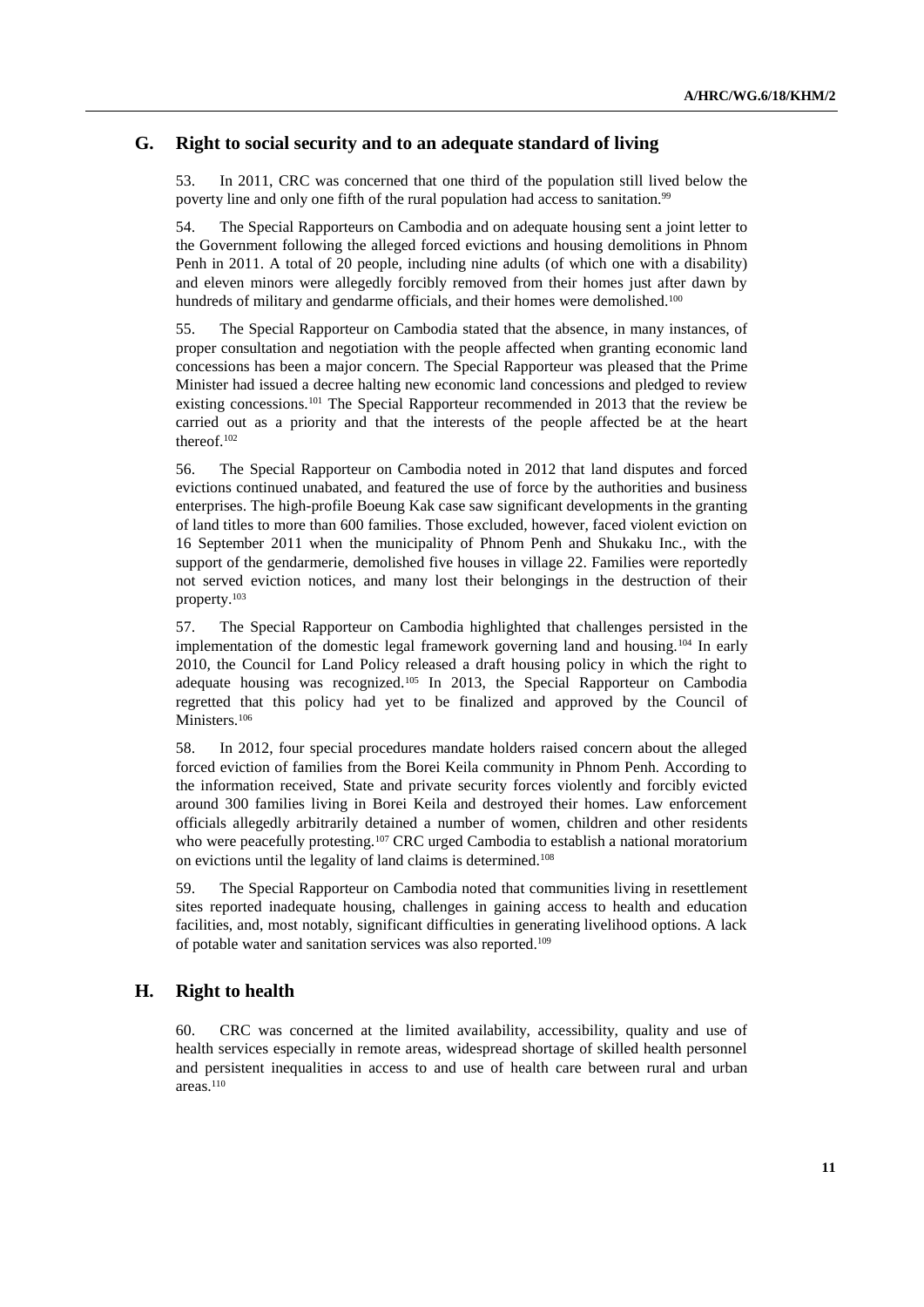61. CRC was concerned about the high proportion of adolescents with substance abuse problems as well as problems related to workplace accidents and injuries, HIV, STDs and reproductive health.<sup>111</sup>

62. CRC was concerned that infant, under-5 and maternal mortality rates remain high; half of the children under 5 years of age are underweight; an estimated 100 children die every day as a result of preventable and treatable diseases; and there are no free medical services for poor children, including those in street situations.<sup>112</sup> CRC recommended that Cambodia expand access to free primary health-care services across all provinces.<sup>113</sup>

#### **I. Right to education**

63. CRC was concerned that education is still not compulsory; only 1.9 per cent of GDP is spent on education; and education expenditure has dropped since 2007.<sup>114</sup> UNESCO noted that Cambodia had made considerable progress in expanding basic education services; however, both quality and coverage remain areas of great concern.<sup>115</sup> CRC urged Cambodia to stop all forms of corruption in the educational system; address drop-out and repetition rates; promote the right of girls to education; promote the quality of education and employ trained teachers.<sup>116</sup> UNESCO encouraged Cambodia to intensify its efforts to make basic education compulsory. 117

64. CERD urged Cambodia to consider bilingual education programmes as a means of improving the learning environment for ethnic minorities and indigenous peoples.<sup>118</sup> UNESCO stated that Cambodia should pursue its efforts to promote the quality of education and to further expand bilingual education for non-Khmer speakers.<sup>119</sup>

#### **J. Cultural rights**

65. UNESCO noted that the Cambodian Constitution protects the right to participate in cultural life. Much of the policy work has focused on tangible heritage conservation.<sup>120</sup> UNESCO encouraged Cambodia to introduce art education in the school curriculum.<sup>121</sup>

#### **K. Persons with disabilities**

66. CRC urged Cambodia to effectively implement the Law on Promotion and Protection of the Rights of Persons with Disabilities and the 2008 Policy on Education for Children with Disabilities. It also urged Cambodia to adopt a policy for early screening, identification, early intervention and prevention of disabilities; provide basic services for children with disabilities; train more health specialists; conduct mobile clinics offering health services to children with disabilities; and improve the quality of mainstream and special education.<sup>122</sup>

#### **L. Minorities and indigenous peoples**

67. CERD urged Cambodia to develop appropriate protective measures, such as delaying the issuance of concessions on lands inhabited by indigenous communities which have applied for legal registration in order to obtain land titles, until consultation with and the informed consent of the indigenous peoples.<sup>123</sup>

68. CERD urged Cambodia to provide full protection to vulnerable groups against physical attacks and intimidation as they seek to exercise their rights related to communal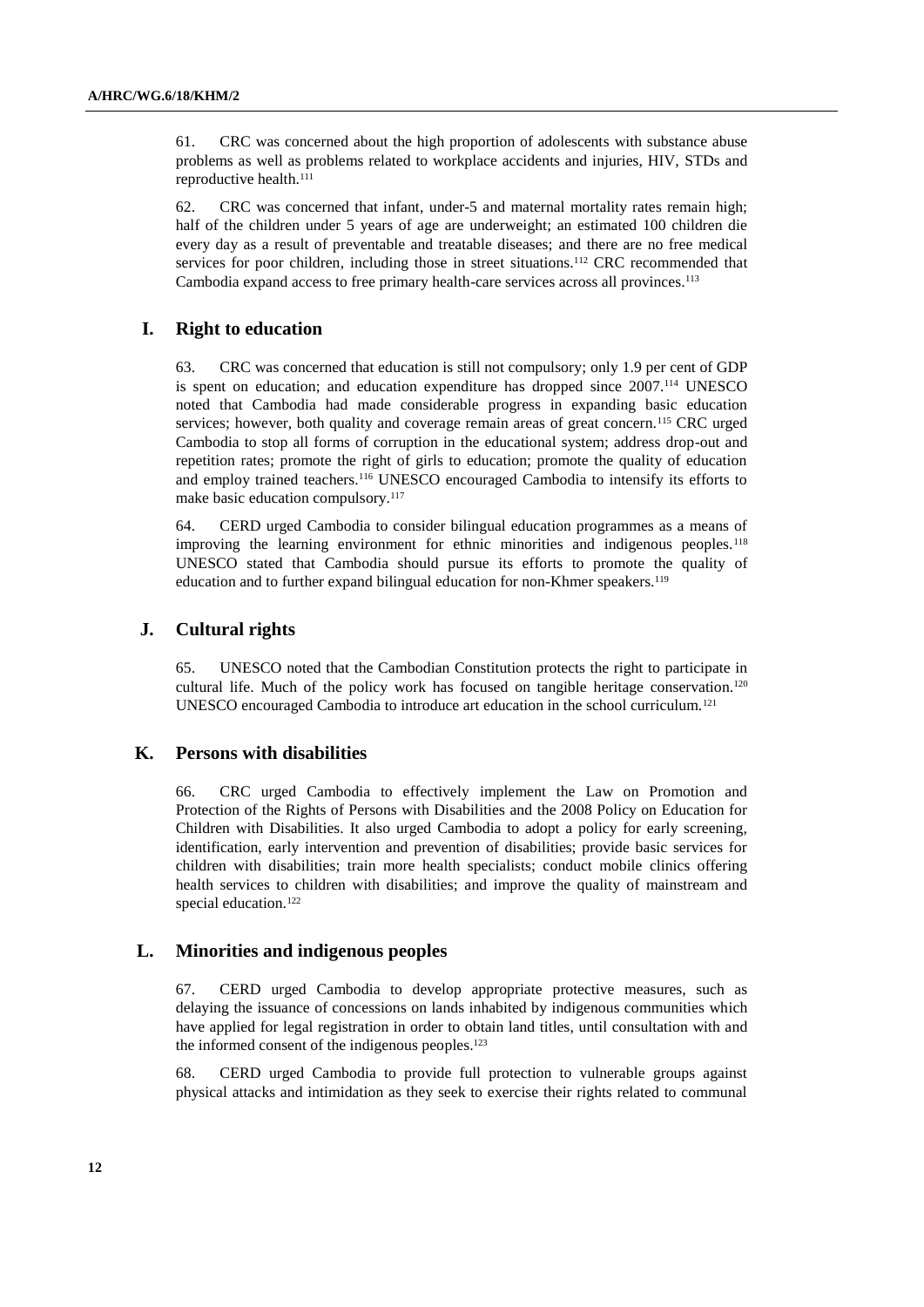lands; bring perpetrators of such violations to justice; and ensure equal justice for all, including minorities and indigenous peoples.<sup>124</sup>

#### **M. Migrants, refugees and asylum seekers**

69. UNHCR highlighted that Cambodia had taken an important step in issuing documentation to all recognized refugees in the form of a proclamation letter (*Prakas*). The Refugee Office of the Immigration Department also agreed to issue the Prakas to refugees who were recognized as such under UNHCR's mandate.<sup>125</sup>

70. UNHCR reported that while Sub-Decree No. 224 initiated the development of a legal framework for the protection of refugees and asylum seekers, it contains a number of limitations. UNHCR recommended that Cambodia amend the national asylum law so as to incorporate complementary forms of protection and an independent appeal mechanism.<sup>126</sup>

71. UNHCR regretted that, to date, refugees have not been provided with identity or resident cards. UNHCR recommended the establishment of procedures for the issuance of identity documents, including resident cards, to recognized refugees living in Cambodia, and the adoption of a legal instrument formalizing the procedures for acquiring Cambodian nationality.<sup>127</sup>

72. UNHCR indicated serious concerns that children of irregular immigrants were not eligible to have their birth registered. UNHCR recommended that the Government take additional steps to ensure that all births are registered without discrimination.<sup>128</sup> CRC also urged Cambodia to guarantee free birth registration for all, regardless of their parents' status and origins.<sup>129</sup>

73. CAT was concerned that a large number of individuals have not been afforded full protection in accordance with the non-refoulement principle, including 674 Montagnard asylum seekers who are no longer in Cambodia, and 20 Uighurs asylum seekers who were forcibly repatriated to a neighbouring country. It urged Cambodia to adopt legislation guaranteeing the rights of refugees and asylum seekers, including unaccompanied children.<sup>130</sup> CRC, CERD and UNHCR raised similar concerns and made recommendations.<sup>131</sup>

#### **N. Right to development and environmental issues**

74. CRC was concerned that the regulatory framework on the social and environmental responsibility of business corporations, aimed at preventing possible negative impacts of their activities on children, is not yet in place. 132

75. UNESCO noted that the Tonle Sap Lake was showing the impact of overexploitation of resources.<sup>133</sup> UNESCO stated that effective governance systems in Cambodia were essential to mitigate the existing significant threat to the biodiversity of the Tonle Sap Lake. UNESCO encouraged further strengthening of cooperation to achieve this.134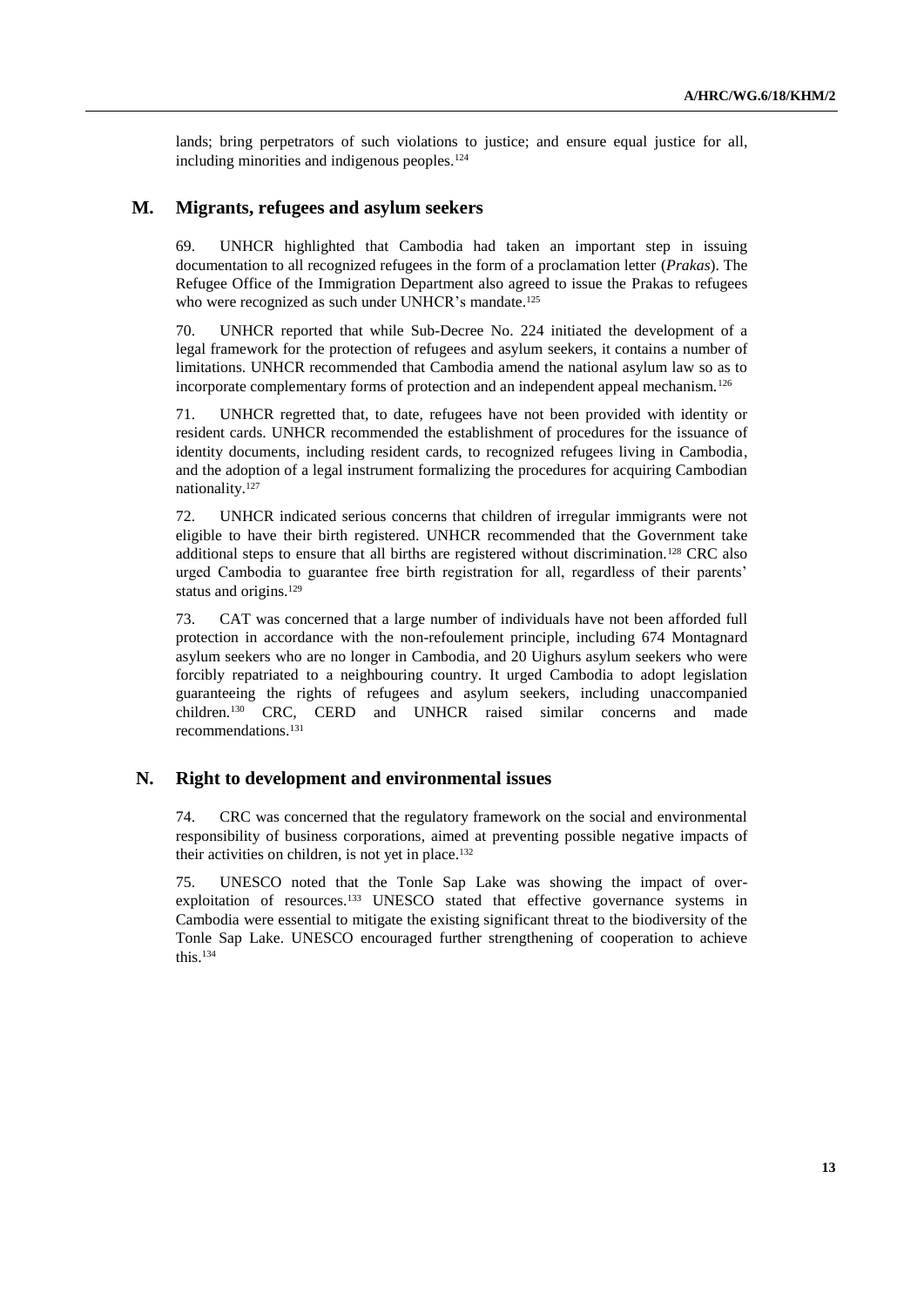#### *Notes*

- $1$  Unless indicated otherwise, the status of ratifications of instruments listed in the table may be found in the official website of the United Nations Treaty Collection database, Office of Legal Affairs of the United Nations Secretariat, [http://treaties.un.org/.](http://treaties.un.org/) Please also refer to the United Nations compilation on Cambodia from the previous cycle (A/HRC/WG.6/6/KHM/2).
- <sup>2</sup> The following abbreviations have been used for this document:

| <b>ICERD</b>      | International Convention on the Elimination of All Forms of Racial                            |
|-------------------|-----------------------------------------------------------------------------------------------|
|                   | Discrimination                                                                                |
| <b>ICESCR</b>     | International Covenant on Economic, Social and Cultural Rights                                |
| <b>OP-ICESCR</b>  | <b>Optional Protocol to ICESCR</b>                                                            |
| <b>ICCPR</b>      | International Covenant on Civil and Political Rights                                          |
| <b>ICCPR-OP 1</b> | <b>Optional Protocol to ICCPR</b>                                                             |
| <b>ICCPR-OP2</b>  | Second Optional Protocol to ICCPR, aiming at the abolition of the death<br>penalty            |
| <b>CEDAW</b>      | Convention on the Elimination of All Forms of Discrimination against<br>Women                 |
| <b>OP-CEDAW</b>   | Optional Protocol to CEDAW                                                                    |
| <b>CAT</b>        | Convention against Torture and Other Cruel, Inhuman or Degrading                              |
|                   | <b>Treatment or Punishment</b>                                                                |
| OP-CAT            | Optional Protocol to CAT                                                                      |
| <b>CRC</b>        | Convention on the Rights of the Child                                                         |
| OP-CRC-AC         | Optional Protocol to CRC on the involvement of children in armed<br>conflict                  |
| OP-CRC-SC         | Optional Protocol to CRC on the sale of children, child prostitution and<br>child pornography |
| OP-CRC-IC         | Optional Protocol to CRC on a communications procedure                                        |
| <b>ICRMW</b>      | International Convention on the Protection of the Rights of All Migrant                       |
|                   | Workers and Members of Their Families                                                         |
| <b>CRPD</b>       | Convention on the Rights of Persons with Disabilities                                         |
| <b>OP-CRPD</b>    | Optional Protocol to CRPD;                                                                    |
| <b>CPED</b>       | International Convention for the Protection of All Persons from Enforced                      |
|                   | Disannearance.                                                                                |

- Disappearance. 3 Individual complaints: ICCPR-OP 1, art 1; OP-CEDAW, art. 1; OP-CRPD, art. 1; OP-ICESCR, art. 1; OP-CRC-IC, art. 5; ICERD, art. 14; CAT, art. 22; ICRMW, art. 77; and CPED, art. 31. Inquiry procedure: OP-CEDAW, art. 8; CAT, art. 20; CPED, art. 33; OP-CRPD, art. 6; OP-ICESCR, art. 11; and OP-CRC-IC, art. 13. Inter-State complaints: ICCPR, art. 41; ICRMW, art. 76; CPED, art. 32; CAT, art. 21; OP-ICESCR, art. 10; and OP-CRC-IC, art. 12. Urgent action: CPED, art. 30.
- <sup>4</sup> Protocol to Prevent, Suppress and Punish Trafficking in Persons, Especially Women and Children, supplementing the United Nations Convention against Transnational Organized Crime.
- <sup>5</sup> 1951 Convention relating to the Status of Refugees and its 1967 Protocol.
- <sup>6</sup> Geneva Convention for the Amelioration of the Condition of the Wounded and Sick in Armed Forces in the Field (First Convention); Geneva Convention for the Amelioration of the Condition of Wounded, Sick and Shipwrecked Members of Armed Forces at Sea (Second Convention); Geneva Convention relative to the Treatment of Prisoners of War (Third Convention); Geneva Convention relative to the Protection of Civilian Persons in Time of War (Fourth Convention); Protocol Additional to the Geneva Conventions of 12 August 1949, and relating to the Protection of Victims of International Armed Conflicts (Protocol I); Protocol Additional to the Geneva Conventions of 12 August 1949, and relating to the Protection of Victims of Non-International Armed Conflicts (Protocol II). For the official status of ratifications, see Federal Department of Foreign Affairs of Switzerland, at www.eda.admin.ch/eda/fr/home/topics/intla/intrea/chdep/warvic.html.
- 7 International Labour Organization Convention No. 29 concerning Forced or Compulsory Labour; Convention No. 105 concerning the Abolition of Forced Labour; Convention No. 87 concerning Freedom of Association and Protection of the Right to Organise; Convention No. 98 concerning the Application of the Principles of the Right to Organise and to Bargain Collectively; Convention No. 100 concerning Equal Remuneration for Men and Women Workers for Work of Equal Value;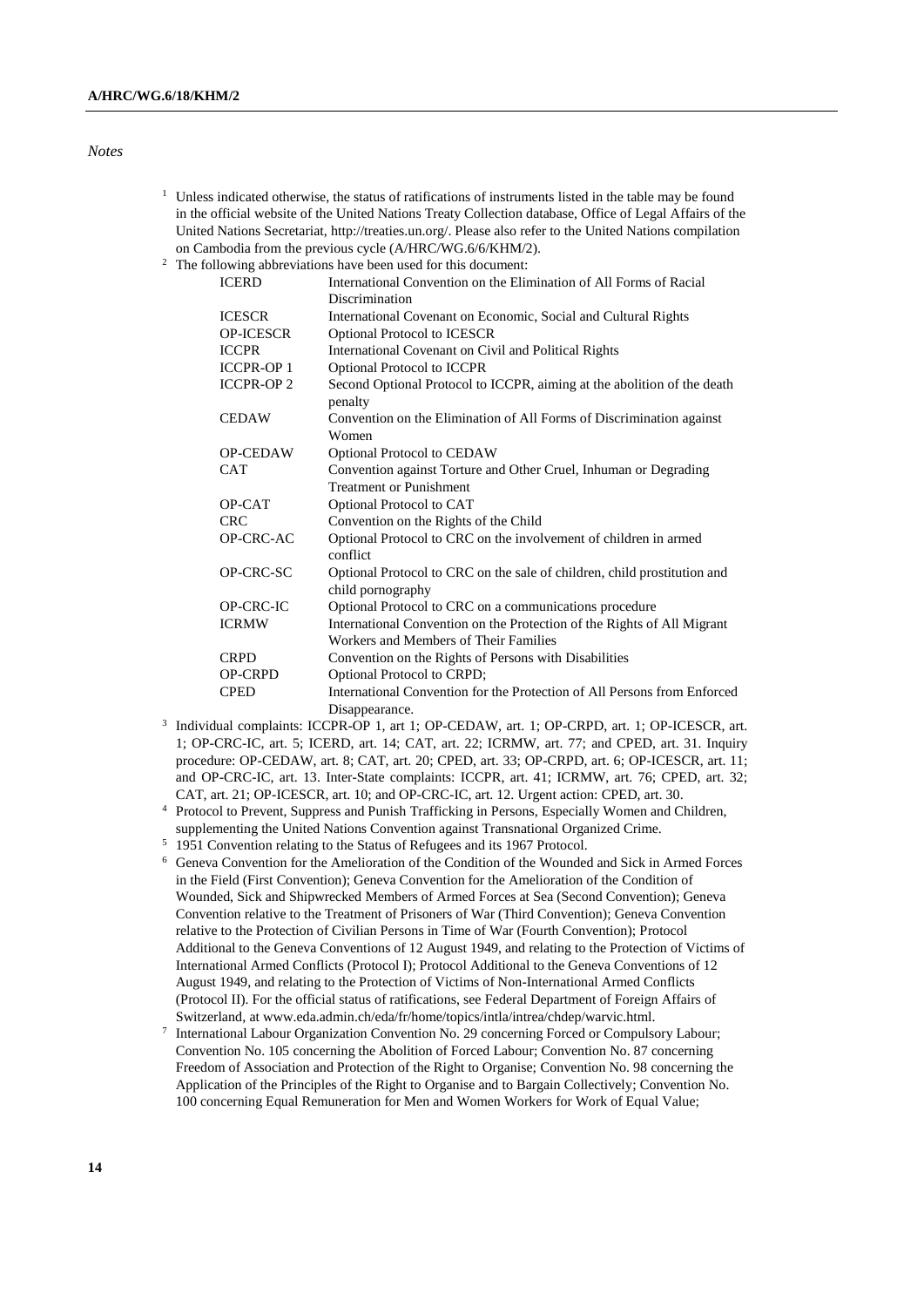Convention No. 111 concerning Discrimination in Respect of Employment and Occupation; Convention No. 138 concerning Minimum Age for Admission to Employment; Convention No. 182 concerning the Prohibition and Immediate Action for the Elimination of the Worst Forms of Child Labour.

- <sup>8</sup> 1954 Convention relating to the Status of Stateless Persons and 1961 Convention on the Reduction of Statelessness.
- 9 International Labour Organization Convention No.169 concerning Indigenous and Tribal Peoples in Independent Countries and Convention No.189 concerning Decent Work for Domestic Workers.
- <sup>10</sup> Protocol Additional to the Geneva Conventions of 12 August 1949, and relating to the Adoption of an Additional Distinctive Emblem (Protocol III). For the official status of ratifications, see Federal Department of Foreign Affairs of Switzerland, at

www.eda.admin.ch/eda/fr/home/topics/intla/intrea/chdep/warvic.html.

- <sup>11</sup> CRC/C/KHM/CO/2, para. 81; CAT/C/KHM/CO/2, para. 34.
- <sup>12</sup> CRC/C/KHM/CO/2, para. 81; CAT/C/KHM/CO/2, para. 34; and CERD/C/KHM/CO/8-13, para. 21.
- <sup>13</sup> CERD/C/KHM/CO/8-13, para. 24.
- <sup>14</sup> Ibid., para. 25.
- <sup>15</sup> UNESCO submission to the UPR on Cambodia, para. 43.
- <sup>16</sup> A/HRC/18/46, p. 2.
- <sup>17</sup> A/HRC/24/36, para. 18.
- <sup>18</sup> A/HRC/21/35, para. 7.
- <sup>19</sup> CRC/C/KHM/CO/2, para. 24.
- <sup>20</sup> A/HRC/21/63, paras. 31–33.
- <sup>21</sup> CRC/C/KHM/CO/2, para. 9.
- <sup>22</sup> CERD/C/KHM/CO/8-13, para. 15.
- <sup>23</sup> CRC/C/KHM/CO/2, para. 15; see also A/HRC/24/32, para. 30.
- <sup>24</sup> A/HRC/21/63, para. 65.
- <sup>25</sup> CRC/C/KHM/CO/2, para. 11.
- <sup>26</sup> Ibid., paras. 13 and 17.
- $27$  The following abbreviations have been used for this document:

| <b>CERD</b>         | Committee on the Elimination of Racial Discrimination                |
|---------------------|----------------------------------------------------------------------|
| <b>CESCR</b>        | Committee on Economic, Social and Cultural Rights                    |
| <b>HR</b> Committee | Human Rights Committee                                               |
| <b>CEDAW</b>        | Committee on the Elimination of Discrimination against Women         |
| <b>CAT</b>          | Committee against Torture                                            |
| <b>CRC</b>          | Committee on the Rights of the Child                                 |
| <b>CMW</b>          | Committee on the Protection of the Rights of All Migrant Workers and |
|                     | <b>Members of Their Families</b>                                     |
| <b>CRPD</b>         | Committee on the Rights of Persons with Disabilities                 |
| <b>CED</b>          | Committee on Enforced Disappearances                                 |
| <b>SPT</b>          | Subcommittee on Prevention of Torture                                |
|                     |                                                                      |

- <sup>28</sup> CERD/C/KHM/CO/8-13, para. 28.
- <sup>29</sup> CAT/C/KHM/CO/2, para. 36.
- <sup>30</sup> Follow-up letter dated 20 December 2011 sent by CAT to the Permanent Mission of Cambodia, available from http://tbinternet.ohchr.org/Treaties/CAT/Shared%20Documents/KHM/INT\_CAT\_ FUR\_KHM\_12342\_E.pdf.
- <sup>31</sup> For the titles of special procedures, see www.ohchr.org/EN/HRBodies/SP/Pages/Themes.aspx and www.ohchr.org/EN/HRBodies/SP/Pages/Countries.aspx.
- <sup>32</sup> A/HRC/24/32, para. 61.
- <sup>33</sup> Ibid., para 5; see also A/HRC/24/36.
- <sup>34</sup> A/HRC/24/32, para 2; see also A/HRC/24/36.
- <sup>35</sup> A/HRC/21/35, para. 64.
- <sup>36</sup> OHCHR Report 2012, p. 117.
- <sup>37</sup> CERD/C/KHM/CO/8-13, para. 11.
- <sup>38</sup> CRC/C/KHM/CO/2, para. 29.
- <sup>39</sup> Ibid., para. 29.
- <sup>40</sup> Ibid., paras. 79 and 80.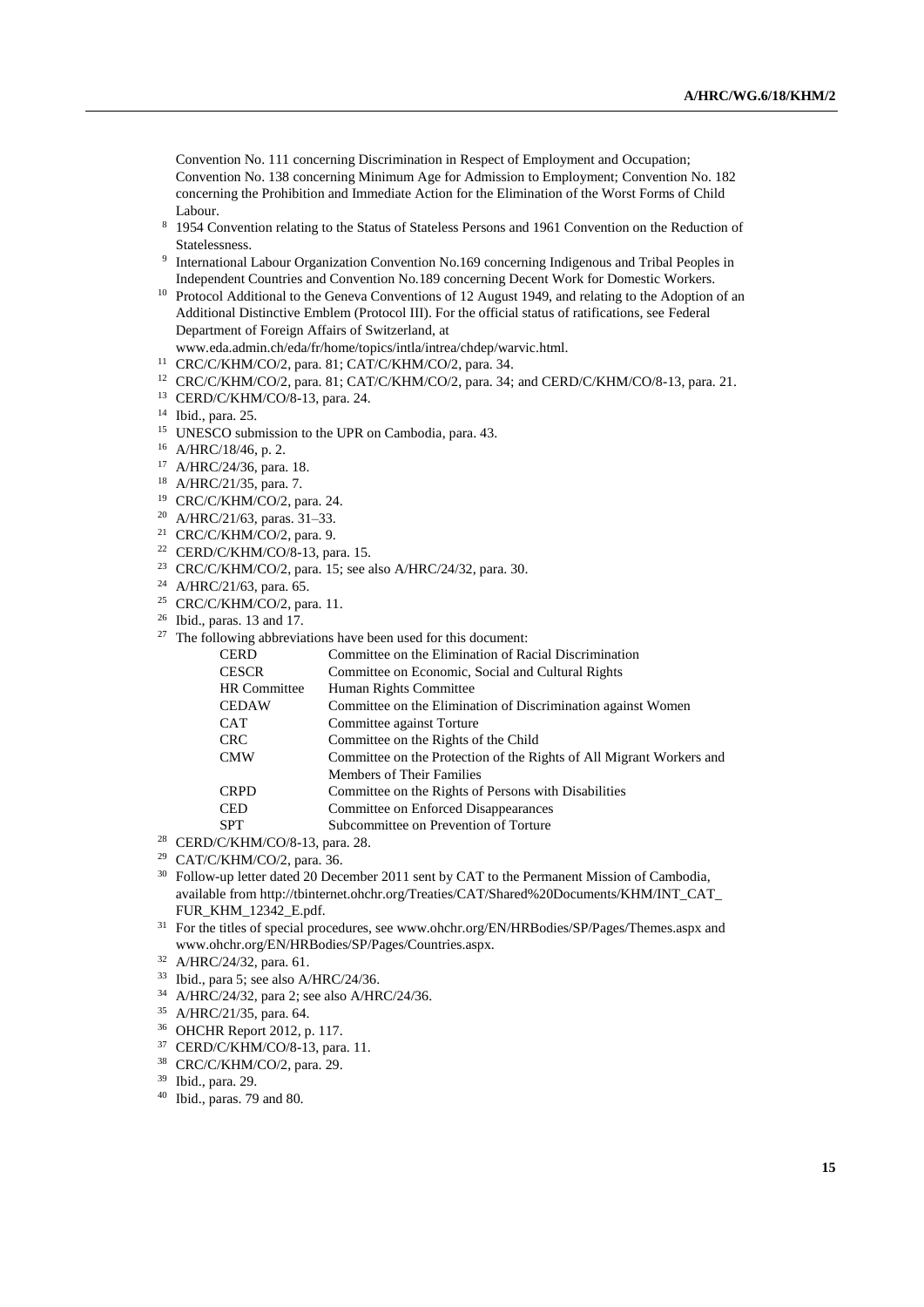- A/HRC/21/63, paras. 37 and 38.
- UNESCO submission to the UPR on Cambodia, para. 33.
- CAT/C/KHM/CO/2, para. 11.
- Ibid., para. 15.
- Ibid., para. 27.
- Ibid., para. 20.
- CRC/C/KHM/CO/2, paras. 39 and 40.
- CAT/C/KHM/CO/2, para. 21.
- CRC/C/KHM/CO/2, para. 41.
- Ibid., para. 38.
- Ibid., para. 33.
- <sup>52</sup> ILO Committee of Experts on the Application of Conventions and Recommendations, Observation concerning ILO Forced Labour Convention, 1930 (No. 29) – Cambodia, adopted 2012, published 102nd ILC session (2013), 3rd para., available from [http://www.ilo.org/dyn/normlex/en/f?p=1000](http://www.ilo.org/dyn/normlex/en/f?p=1000%0b:13100:0::NO:13100:P13100_COMMENT_ID:3080569:NO) [:13100:0::NO:13100:P13100\\_COMMENT\\_ID:3080569:NO.](http://www.ilo.org/dyn/normlex/en/f?p=1000%0b:13100:0::NO:13100:P13100_COMMENT_ID:3080569:NO)
- CRC/C/KHM/CO/2, para. 74.
- Ibid., paras. 71 and 72.
- Ibid., paras. 67 and 68.
- A/HRC/21/35, para. 42.
- CERD/C/KHM/CO/8-13, para. 13; CAT/C/KHM/CO/2, para. 13.
- A/HRC/21/35, para. 48.
- A/HRC/24/36, para. 26.
- A/HRC/24/32, para 30; see also OHCHR Report 2012, p. 39.
- CAT/C/KHM/CO/2, para. 30.
- Ibid., para. 18.
- Ibid., para. 16.
- Ibid., para. 28.
- <sup>65</sup> OHCHR Report 2011, OHCHR in the field, p. 303.
- CAT/C/KHM/CO/2, para. 17.
- A/HRC/24/32, para. 38.
- Ibid., para. 42.
- CRC/C/KHM/CO/2, para. 64.
- CAT/C/KHM/CO/2, para. 19.
- Ibid., para. 23.
- CRC/C/KHM/CO/2, para. 77.
- CERD/C/KHM/CO/8-13, para. 13.
- CAT/C/KHM/CO/2, paras. 12 and 16.
- A/HRC/21/49, p. 66.
- A/HRC/21/35, para. 54.
- Ibid., para. 55.
- A/HRC/24/32, para. 33 ; see also A/HRC/21/35, para. 55.
- A/HRC/19/44, p. 143.
- CERD/C/KHM/CO/8-13, para. 18.
- CRC/C/KHM/CO/2, paras. 36 and 37.
- Ibid., paras. 69 and 70.
- Ibid., paras. 45 and 46.
- Ibid., para. 48.
- 85 OHCHR Report 2011, OHCHR in the field, p. 305.
- A/HRC/21/63, paras. 31–33.
- A/HRC/21/35, paras. 24–26.
- 88 UNESCO submission to the UPR on Cambodia, paras. 31 and 32.
- Ibid., paras. 49–52.
- Ibid., para. 53.
- A/HRC/21/35, para. 23.
- A/HRC/22/67, p. 71.
- A/HRC/24/32, para. 8.